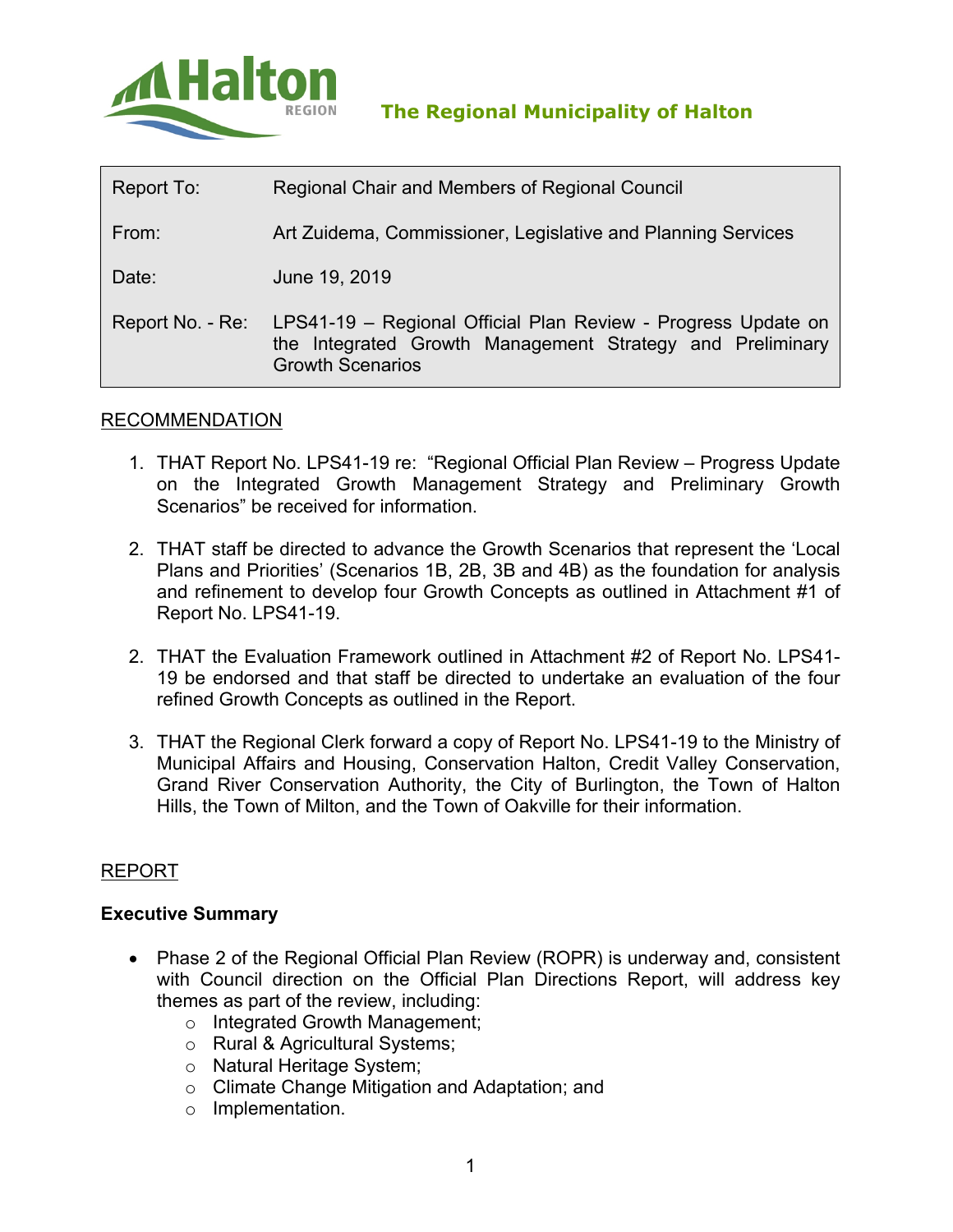- The Integrated Growth Management Strategy (IGMS) component of the Official Plan Review will result in a growth strategy for Halton Region to accommodate 1,000,000 people and 470,000 jobs to 2041, as required by the Provincial Growth Plan (2019).
- As a key part of advancing the IGMS, staff have developed preliminary Growth Scenarios which describe a range of growth options, based on a range of intensification rates including associated infrastructure (water, wastewater and transportation) opportunities and constraints, and potential financial impact of each option. The Growth Scenarios provide an opportunity to assess and compare different options and possible implications for the Halton community.
- This report provides information to Regional Council on eight initial Growth Scenarios that have been prepared to distribute population and job growth based on the following factors:
	- o Distribution of growth based on:
		- **Moderate amount of new greenfield growth (Scenario 1);**
		- **EXECT** Limited amount of new greenfield growth (Scenario 2);
		- No new community designated greenfield area (Scenario 3); and
		- Growth aligned with the new targets as set out in the Provincial Growth Plan*, 2019* (Scenario 4).
	- o Distribution of growth among the municipalities based on:
		- Established planned pattern proportions of growth as defined through the 2009 Regional Official Plan ("A" Scenarios); and
		- **Local municipal plans, priorities and land supply ("B" Scenarios).**
- The *Integrated Growth Management Strategy: Growth Scenarios, Halton Region to 2041* technical paper is provided as Attachment #4 under separate cover to this report. It is available in electronic format as part of the full report in the Agenda for June 19, 2019 on Halton.ca. This report provides information and analysis relating to:
	- o demographics, housing and economic trends influencing residential and employment growth in Halton;
	- o key planning considerations arising from alternative distributions of growth as represented by the eight growth Scenarios;
	- o high-level, potential implications of each Scenario with respect to growth management policy, infrastructure (water/wastewater and transportation opportunities and constraints), and finance; and
	- $\circ$  a process to review and evaluate the options, and contribute to the detailed assessment of infrastructure needs and land supply implications.
- To provide a summary of the outcomes and highlights of the technical review, and development of the Integrated Growth Management Strategy Scenarios, the Executive Summary from the Technical paper has been attached to this report as Attachment #1.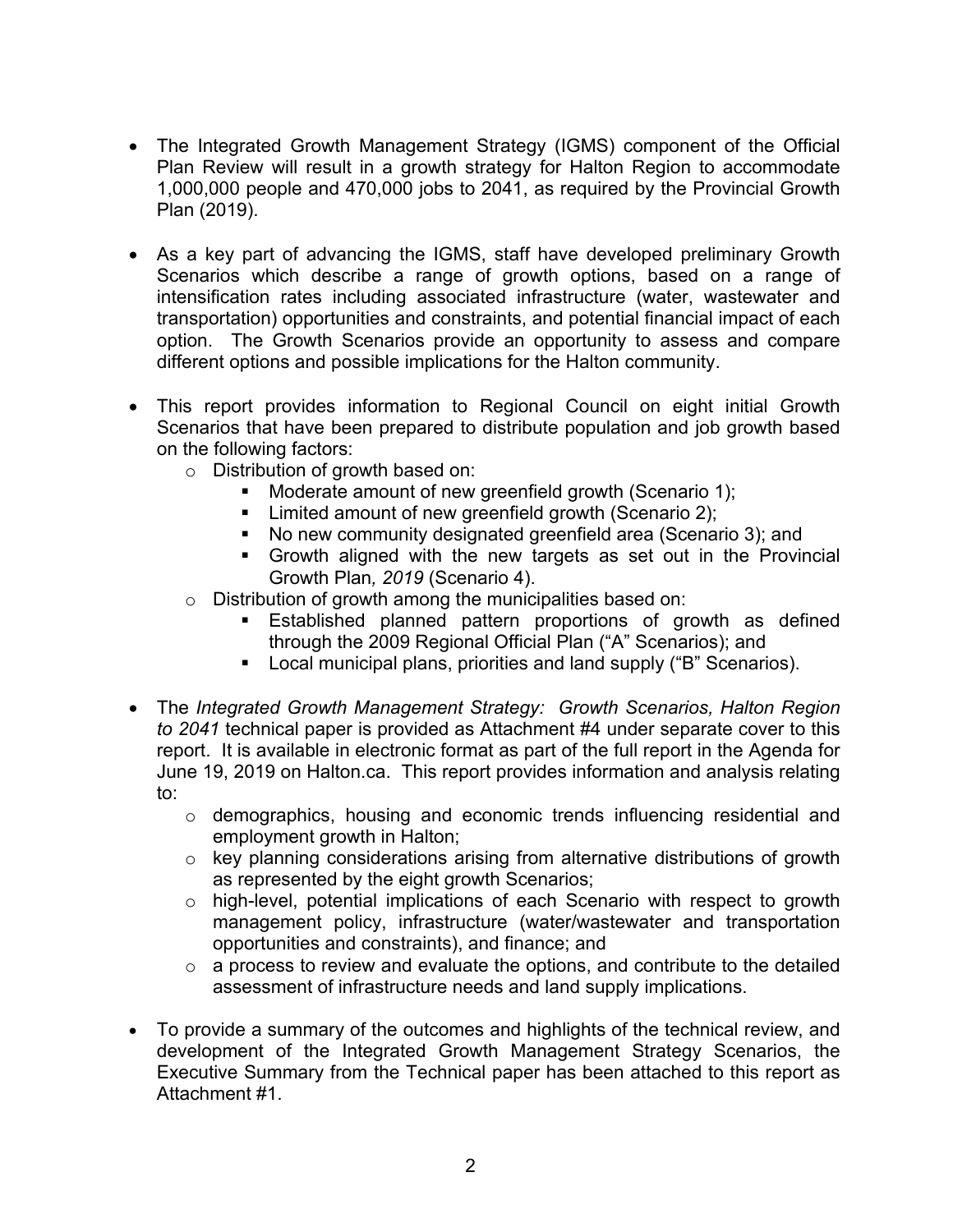- Based on the results of the analysis of the eight initial growth scenarios in the technical paper, and in order to focus further analysis on the potential growth options, this report recommends that only the four Scenarios based on local municipal plans and priorities (1B, 2B, 3B and 4B) be advanced. These Scenarios will provide the foundation for the analysis and refinement required to develop four Growth Concepts. The Growth Concepts will be evaluated and brought forward to Regional Council prior to advancing the formal public consultation process.
- To undertake an objective evaluation of each of the Growth Concepts following further refinement, Regional staff, in partnership with local municipal staff, have prepared an Evaluation Framework provided in Attachment #2 of this report for Council's review and endorsement. The Evaluation Framework is a qualitative analytical tool that focuses on Regional Urban System & Local Urban Structure, Infrastructure & Financing, Agriculture, Environment and Climate Change, and Growing the Economy & Moving People and Goods. The Evaluation Framework is derived from Regional Official Plan policy and, if endorsed, will guide the evaluation of the four Growth Concepts moving forward.
- Some additional work is required, in partnership with the local municipalities, to refine the four scenarios in advance of the evaluation. This includes:
	- o delineation of proposed boundaries for the Major Transit Station Areas (MTSAs);
	- o identification of Strategic Growth Areas and the range of growth to be assigned to each area; and
	- o identification of specific employment conversions in line with conversion criteria in the Regional Official Plan.
- Following refinement of the four Scenarios, staff will evaluate each scenario in collaboration with local municipal staff, and will present the findings in a draft Growth Concepts report to Regional Council in the Fall of 2019. While staff will look for opportunities to provide information to key stakeholders on the process and next steps in the interim, formal engagement on the Growth Concepts will commence in the Fall once the evaluations are complete and reported to Regional Council.

# **Background**

In January 2019, Regional Council received Report No. LPS12-19 "Regional Official Plan Review – Project Status and Work Plan Update" which highlighted key work associated with the themes of the Regional Official Plan Review (ROPR), one being the Integrated Growth Management Strategy (IGMS). The IGMS is a process to plan and guide growth and urban development which will result in a growth strategy for Halton Region to accommodate 1,000,000 people and 470,000 jobs to 2041, as required by the Provincial Growth Plan (2019).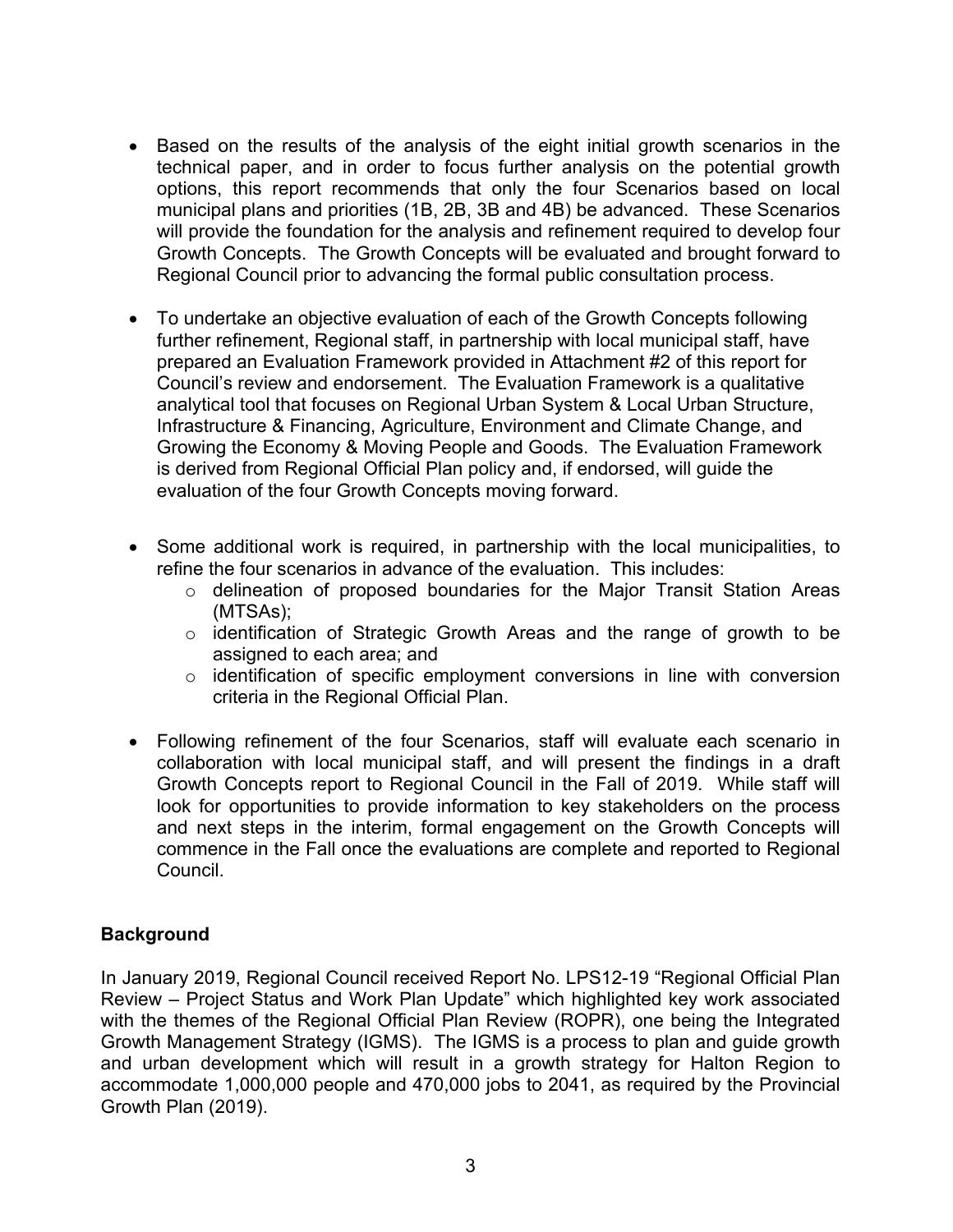The IGMS must balance a range of Regional and local municipal priorities in planning for the next phase of growth in Halton, including:

- amount, location and pace of growth;
- intensification versus greenfield development;
- where and how intensification is accommodated;
- location of any potential urban boundary expansion;
- planning for MTSAs;
- employment land conversions; and
- infrastructure (water, wastewater and transportation) and financial implications of growth.

The purpose of this report is to present the first technical paper on the IGMS process and to provide Regional Council with an overview of the next steps and considerations in the process.

# **Discussion**

# *Technical Paper – IGMS Growth Scenarios: Halton Region to 2041*

A technical paper titled "*Integrated Growth Management Strategy Growth Scenarios: Halton Region to 2041*" is provided as Attachment #4 under separate cover to this report. It is available in electronic format as part of the full report in the Agenda for June 19, 2019 on Halton.ca. As the first technical paper on the IGMS, this paper provides information on:

- Current population and jobs in Halton Region;
- Changes in growth, development, demographics, employment and servicing since ROPA 38;
- Trends affecting population and jobs, including retail analysis;
- The Provincial Growth Plan policies as they apply to Halton's Municipal Comprehensive Review (MCR);
- Potential high level opportunities and constraints from an infrastructure (water, wastewater, and transportation) perspective; and
- Preliminary Growth Scenarios.

# *Population Growth: From "Growth Scenarios" to "Growth Concepts"*

The technical paper identifies eight growth scenarios to accommodate growth in Halton Region to 2041. Four of the eight Scenarios (1A, 2A, 3A, and 4A) are based on continuing the existing planned pattern of growth established in ROPA 38 between 2031 and 2041 and applying varying levels of intensification. The other four scenarios (1B, 2B, 3B and 4B) apply varying rates of intensification in accordance with existing and emerging plans and priorities for a number of higher-density mixed-use areas. For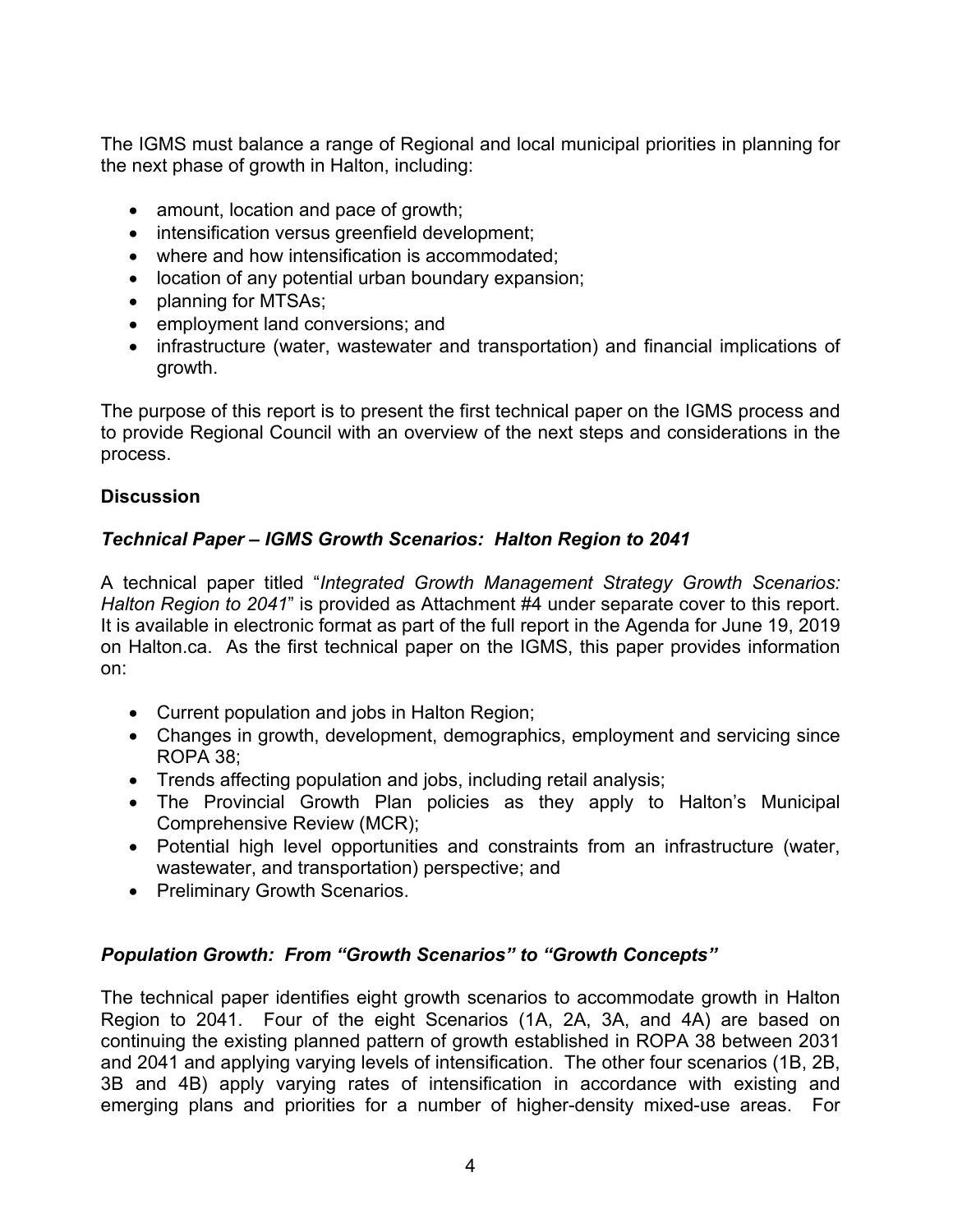example, as a part of refinement, Burlington might have an option to capture a lesser amount of growth and Milton may have an option to capture a greater amount. Additional analysis will be undertaken to revise and refine these Scenarios, balance the interests of the Local Municipalities, and reflect the consultation input to be received as part of the ROPR Consultation and Engagement process through the Fall of 2019.

An alternative for Scenario 2B examines a potential option for accommodating growth accounting for development proposals in the Agerton Secondary Plan area of Milton. Each set of scenarios also examines the extent to which new Designated Greenfield Areas (new urban expansion areas) will be required to accommodate population growth beyond 2031.

The eight initial Growth Scenarios that are discussed in this report and in Attachment #4 (under separate cover), have been prepared to distribute growth based on the following factors:

- o Distribution in growth based on a "regional scenario" that looks at how growth is distributed between the Built Boundary and the Designated Greenfield across the Region:
	- Moderate amount of new greenfield growth (Scenario 1);
	- **EXECT** Limited amount of new greenfield growth (Scenario 2);
	- No new designated greenfield area (Scenario 3); and
	- Growth aligned with new targets as set out in the Provincial Growth Plan*, 2019* (Scenario 4).
- o Allocation of growth that allocates growth to each of the local municipalities based on:
	- **Established planned pattern proportions of growth as defined** through the Regional Official Plan established by Council in 2009 ("A" Scenarios); and
	- Local municipal plans, priorities and land supply that captures capacity defined by local plans and studies related to growth and urban structure ("B" Scenarios).

The table below provides a visual of how each scenario has been developed in relation to how growth is distributed regionally and allocated locally as described above.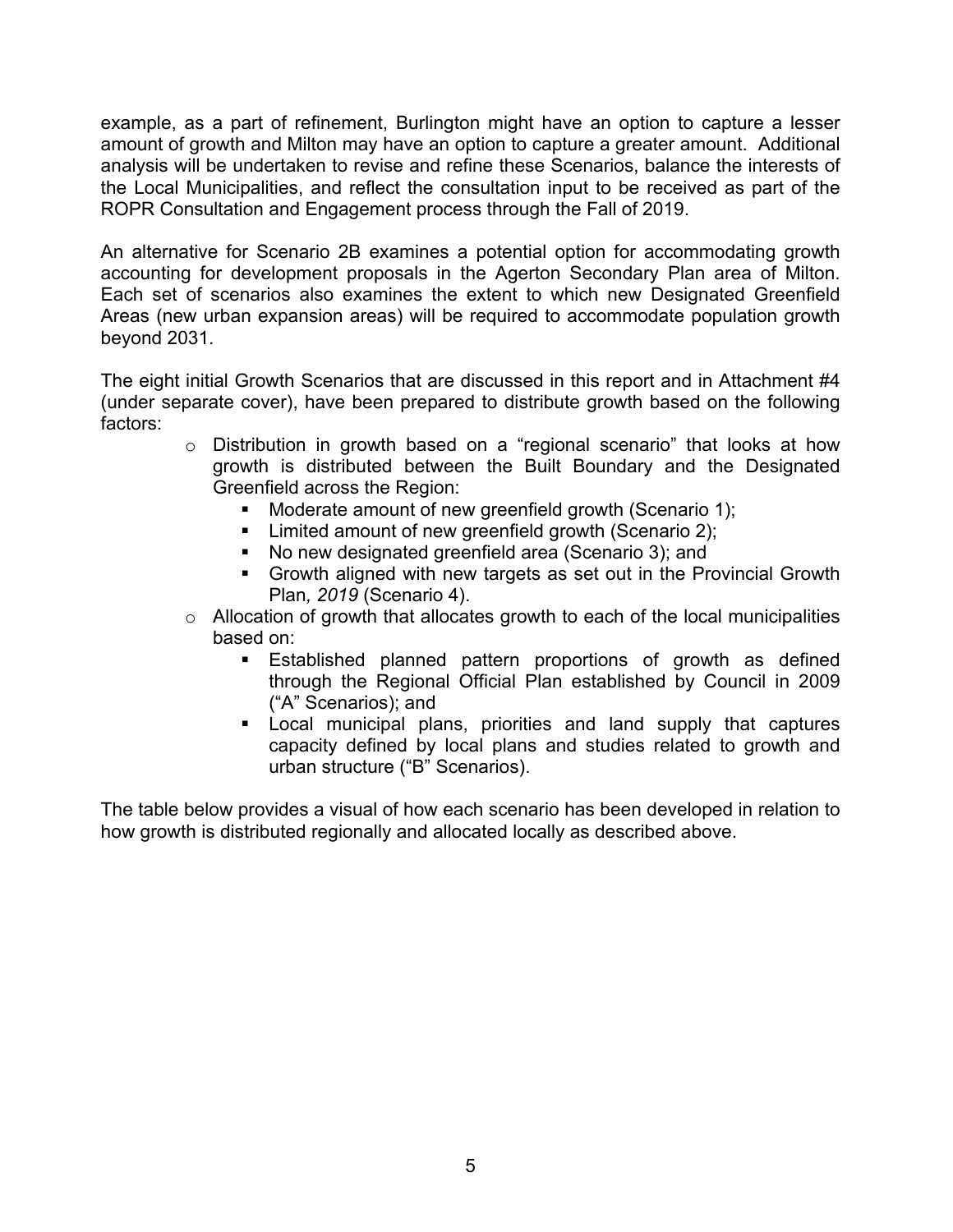|                                                                                       | <b>Regional Scenario</b>                                   |                                                     |                                                          |                                                       |  |
|---------------------------------------------------------------------------------------|------------------------------------------------------------|-----------------------------------------------------|----------------------------------------------------------|-------------------------------------------------------|--|
|                                                                                       | <b>Moderate</b><br><b>Greenfield</b><br><b>Designation</b> | Limited<br><b>Greenfield</b><br><b>Designation</b>  | <b>No New</b><br><b>Greenfield</b><br><b>Designation</b> | Growth Plan,<br>2019 Targets                          |  |
| <b>Allocation Lens</b>                                                                | (estimated new<br>community DGA<br>Area = $500$ ha)        | (estimated new<br>community DGA<br>Area = $250$ ha) | (estimated new<br>community DGA<br>Area $=$<br>$0$ ha)   | (estimated new<br>community DGA<br>Area = $1,000$ ha) |  |
| <b>Existing Planned</b><br>Pattern (ROPA<br>38)<br>Local Plans &<br><b>Priorities</b> | Scenario 1A                                                | Scenario 2A                                         | Scenario 3A                                              | Scenario 4A                                           |  |
|                                                                                       | Scenario 1B                                                | Scenario 2B                                         | Scenario 3B                                              | Scenario 4B                                           |  |

The eight growth scenarios have been assessed at a high-level to identify the potential impact each would have on the Region's existing and planned water, wastewater and transportation infrastructure in order to identify potential opportunities and constraints to 2041. The results of the infrastructure analysis are provided in the technical report and will be further refined and evaluated as the study progresses towards a set of evaluated Growth Concepts.

There are four scenarios (Scenarios 1A, 2A, 3A and 4A) that continue the planned pattern of growth that was initially adopted through ROPA 38 in 2009. The approach for these scenarios would be to continue allocating the same proportion of growth to each of the municipalities beyond 2031 through to 2041. It was important for staff to test the appropriateness of the current planned pattern through this exercise to determine whether the local allocations of growth are still relevant given shifts in policy, trends and market conditions.

Local intensification studies have been, or are being, undertaken by the local municipalities to identify significant potential for development and redevelopment within strategic growth areas throughout the built-up areas and within the developing greenfield lands of the Region. Based on this extensive work and the initial findings of the technical report, there is a greater understanding of capacity of local municipalities to receive growth beyond the proportionate allocations provided through ROPA 38. Given this fact, and recognizing the importance of undertaking additional technical analysis with respect to the four local plans scenarios (1B, 2B, 3B and 4B), it is recommended that no further consideration be given to the ROPA 38 based scenarios. As a result, this report recommends that only the local plans and priorities scenarios be advanced to provide the foundation for the analysis and development of the Growth Concepts.

Based on feedback from the Council Workshop on the Growth Scenarios on April 10, 2019, there is merit in building in flexibility through the refinement process to maximize the range of choice for the amount of growth to be allocated to each municipality. In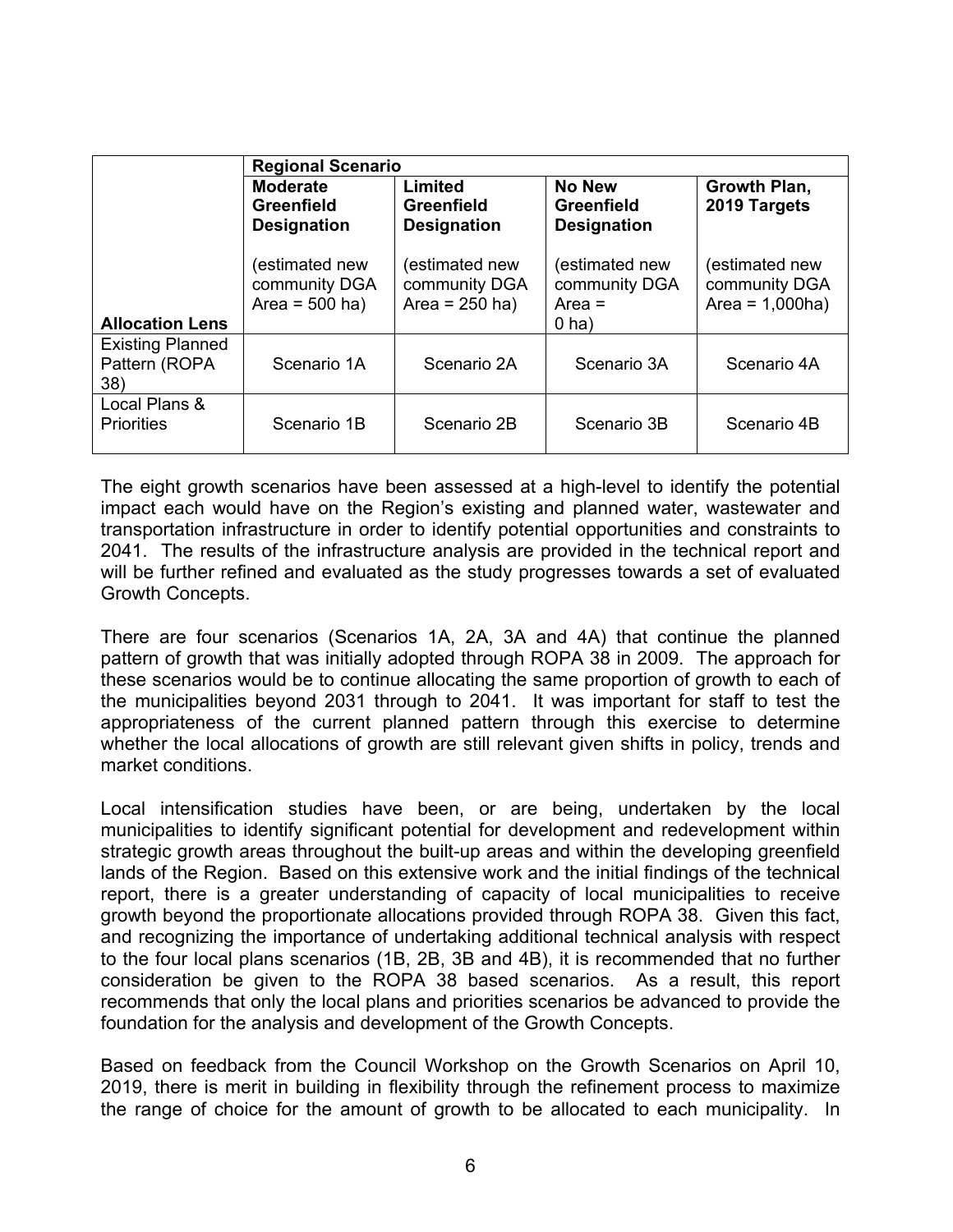particular, where there are ongoing studies to define and/or confirm growth and intensification opportunities, this information needs to be considered. This could result in some variations to the growth allocations of the four Concepts to build in a wider degree of variability. For example, as a part of refinement, Burlington might have an option to capture a lesser amount of growth and Milton may have an option to capture a greater amount.

Additional technical analysis required to refine the four local plans scenarios into more concrete growth concepts will ensure accurate accounting of land needs. For example, the local plans scenarios must be refined to identify and allocate growth to strategic growth areas, MTSAs as well as account for and evaluate opportunities for select employment land conversions. These strategic areas have capacity to accommodate significant growth in accordance with the Growth Plan which will determine the amount of new land required. This work has commenced and will be completed in collaboration with local municipal staff to prepare four refined Growth Concepts that will be evaluated and presented to Council in the Fall of 2019. The technical work to develop Growth Concepts is described in greater detail below.

### *Employment Growth: Job Growth Scenarios*

According to the Provincial Growth Plan, Halton is forecasted to grow to accommodate 470,000 jobs by 2041. That equates to an additional 207,000 jobs beyond the 2016 Census totals for jobs in Halton. About 40% of the growth is expected to be in each of the population-related employment (mainly retail, institutional and work at home in community areas) and the employment-land employment (jobs in industrial-type buildings in employment areas) and the remaining 20% in major-office employment, located both within the employment areas and in other locations. This represents a significant shift in growth into major offices, which today accommodate about 10% of Regional employment. Lands needed for population-related employment are incorporated into community area planning by providing for commercial areas, institutions and schools. Similarly, major office employment requires smaller land areas due to high employment density and these areas are incorporated into regular planning for community and employment areas. Any needs for new employment land designations are driven by the industrial-type buildings in the employment areas.

The existing developed and vacant designated employment areas in Halton can accommodate about 186,000 to 194,000 of the 207,000 employment land jobs, depending on the amount of employment which might be converted to non-employment uses. The capacities are based on Burlington and Oakville maintaining their relatively high employment densities and Milton and Halton Hills achieving the current planned employment densities. These planned densities are somewhat higher than the current employment densities in newer buildings in these areas, due to a large number of logistics facilities. But, the planned densities account for, in part, the prevalence of lowemployment density logistics uses in the vicinity of Highway 401. The result is a need for new employment land in the range of 560 to 890 ha, which is less than the 1,100 ha added through the Sustainable Halton process. Given the uncertainty about any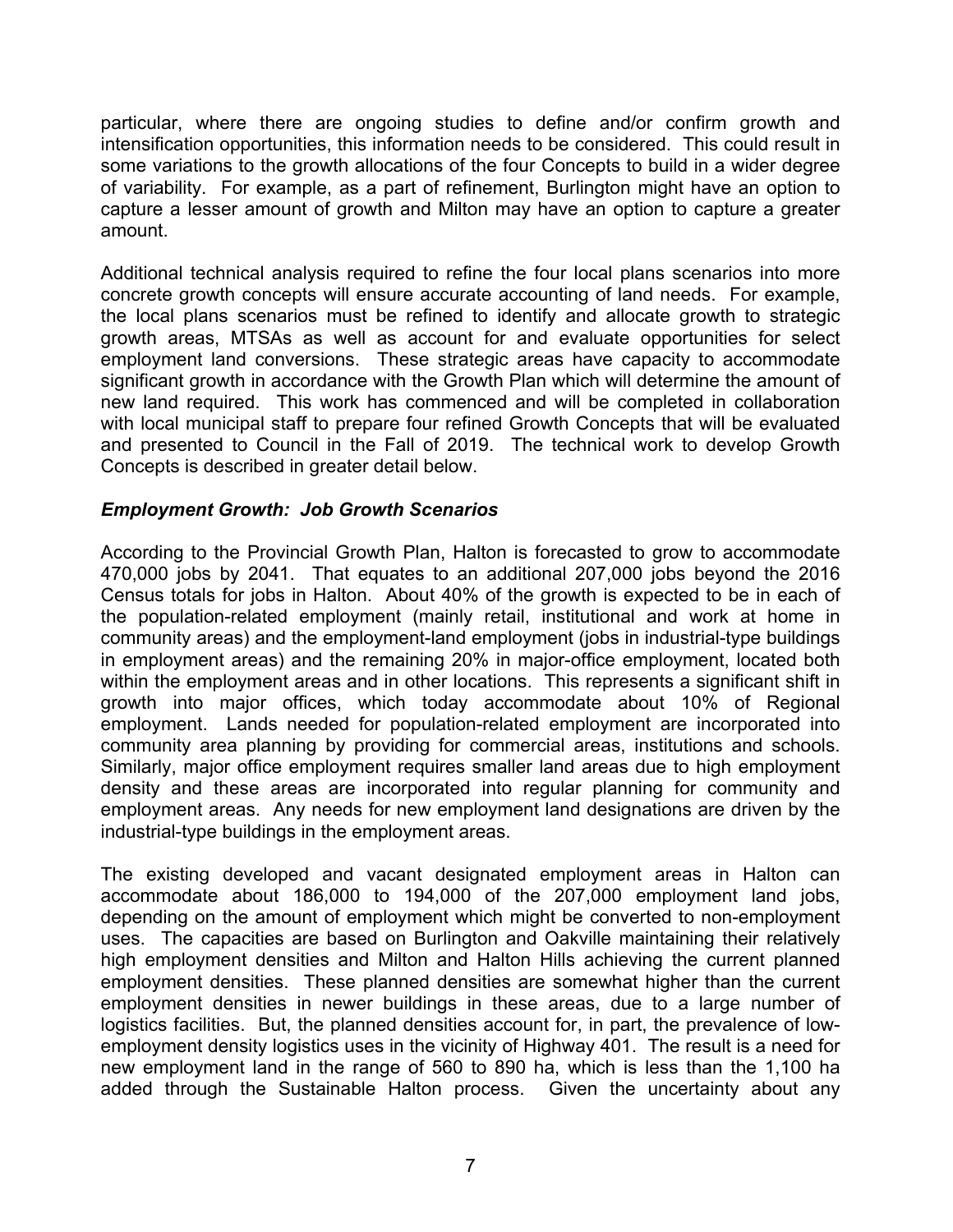employment land conversions, the Scenarios test a mid-point of 700 ha employment land. Proposed amounts of land to be designated will be determined for each of the growth concepts, based on the further consideration of potential employment land conversions through the refinement process.

Any additional employment areas are expected to be accommodated somewhere within the Future Strategic Employment Areas currently identified in the Regional Plan. Currently, these areas are not land use designations but rather the areas identified as well-located lands, generally close to highway infrastructure that would be suitable for employment uses, if required in the future. The Future Strategic Employment Lands were incorporated into the Regional Official Plan through the Sustainable Halton amendments. For the purposes of the growth scenarios, new lands are assumed to be in the Future Strategic Employment Areas closest to Highway 401, in both Milton and Halton Hills. The final growth concept will also consider if alternative locations within the Future Strategic Employment Areas farther from Highway 401 would be suitable to accommodate some of the new employment land designation.

### *Refining and Developing the Four Growth Concepts*

Using the Local Plans and Priorities Scenarios (1B, 2B, 3B and 4B) as a starting point, staff are proposing to refine the four Scenarios into four specific Growth Concepts for evaluation. Refinement will be undertaken in collaboration with the local municipalities, and will consist of:

- confirmation of strategic growth areas and delineation of the MTSAs;
- consideration of employment conversion requests;
- testing intensification targets; and,
- determining growth allocation.

#### *Strategic Growth Areas*

The Growth Plan defines Strategic Growth Areas as nodes, corridors, and other areas that have been identified by municipalities or the Province to be the focus for accommodating intensification and higher-density mixed uses in a more compact built form. Strategic growth areas include:

- Urban Growth Centres (UGCs) proposed to be planned for 200 persons and jobs per hectare,
- MTSAs proposed to be planned for 150 people and jobs per hectare that are serviced by GO Transit on a Priority Transit Corridor as identified on Schedule 5 of the Growth Plan*<sup>1</sup> ,*

<sup>1</sup> Additional MTSAs can be identified that are not on a Priority Transit Corridor. MTSAs not on Priority Transit Corridors can be assigned different density targets.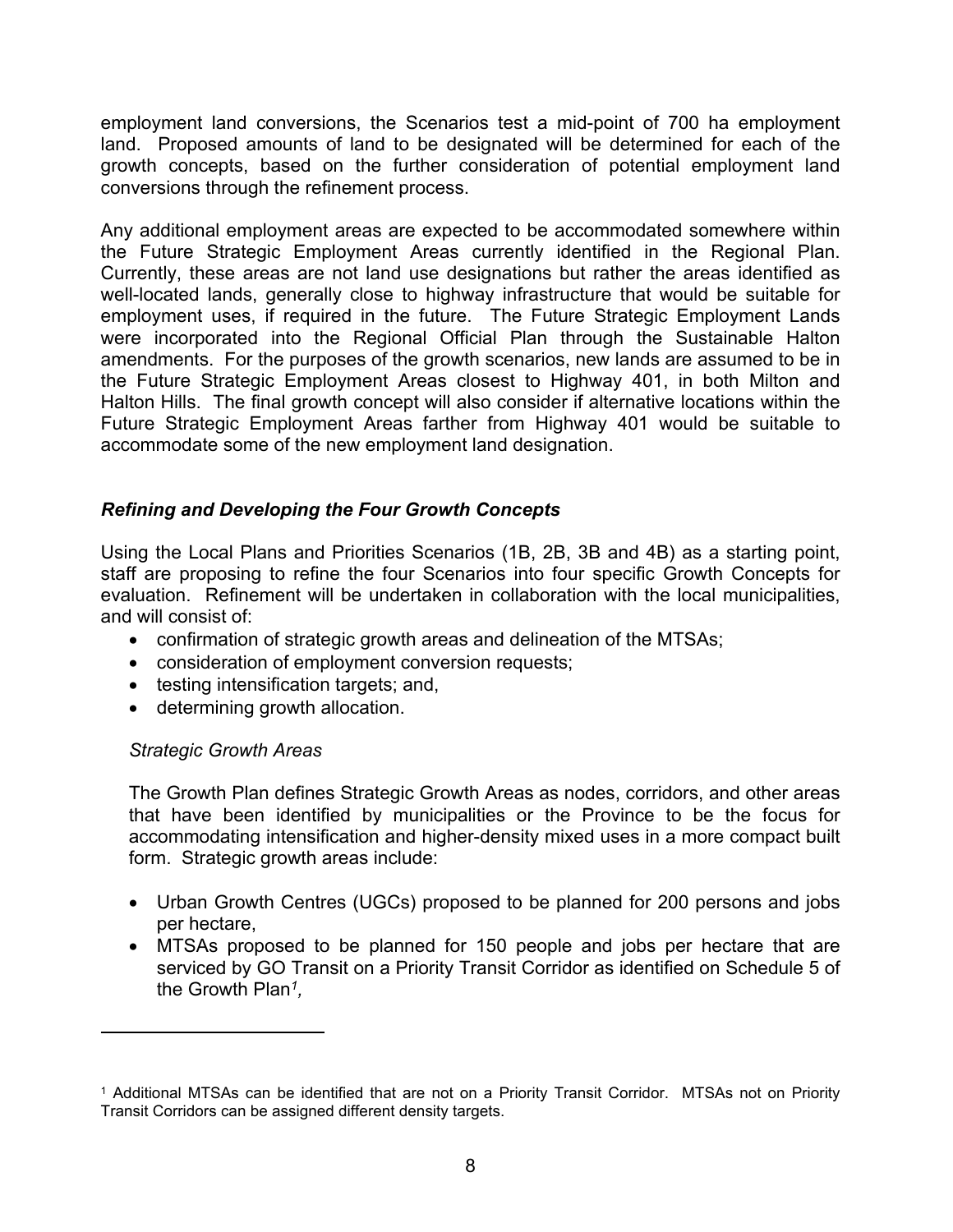- nodes and corridors, and
- other major opportunities that may include infill, redevelopment, brownfield sites, the expansion or conversion of existing buildings, or underutilized sites.

Lands along major transportation corridors, or other areas with existing, planned or potential frequent transit service or higher order transit corridors must also be considered as candidate strategic growth areas.

Halton Region has three Provincially-designated UGCs as set out on Schedule 4 of the Growth Plan (and highlighted on Map 6 of Attachment #4): Downtown Burlington, Downtown Milton and Midtown Oakville. Section 2.2.3 of the Growth Plan provides policy direction for development in these strategic growth areas requiring, among other matters, that they be planned to achieve a minimum target of person plus jobs per hectare by 2031. For the UGCs in Halton Region, that minimum target is 200 persons and jobs per hectare.

Local municipalities within Halton have undertaken significant planning for intensification, establishing visions for strategic growth areas which support Provincial policy objectives and targets. Local intensification studies have identified significant potential for development and redevelopment within strategic growth areas and general intensification throughout the Built-Up Areas within each local municipality, as well as intensified strategic growth areas within the developing greenfield lands of the Region. These studies have been used to inform the Local Plans and Priorities Scenarios (1B, 2B, 3B and 4B) and will continue to inform the application of the Land Needs Assessment methodology through the process of developing the Final Growth Concept.

### *Major Transit Station Areas (MTSAs)*

MTSAs are important transit nodes within Halton, where a major portion of growth and intensification in the form of mixed-use and higher-density is planned to occur. ROPA 38 established Major Transit Stations (including Mobility Hubs designated by Metrolinx) as key intensification areas in the Region. To support prioritizing intensification, higher densities and transit viability, the Growth Plan sets out a minimum intensification target of 150 people and jobs per hectare for MTSAs serviced by GO Transit on a Priority Transit Corridor as identified on Schedule 5 of the Growth Plan (i.e. Lakeshore West Line to Burlington GO).

Through Report No. PW-03-17/LPS13-17, re: "Mobility Management Strategy for Halton", Regional Council endorsed the Mobility Management Strategy to guide the evolution of a region-wide intra/inter-regional network of Transit Priority Corridors and Mobility Links over the next 25 years. The strategy is built upon the strengths of the existing transportation networks in Halton to support the strategic integration of MTSAs and focus on enhancing connectivity amongst the local municipal and intra/inter-regional transit networks. Through Report No. PW-03-17/LPS13-17, Council authorized staff to undertake the necessary studies to assess the region-wide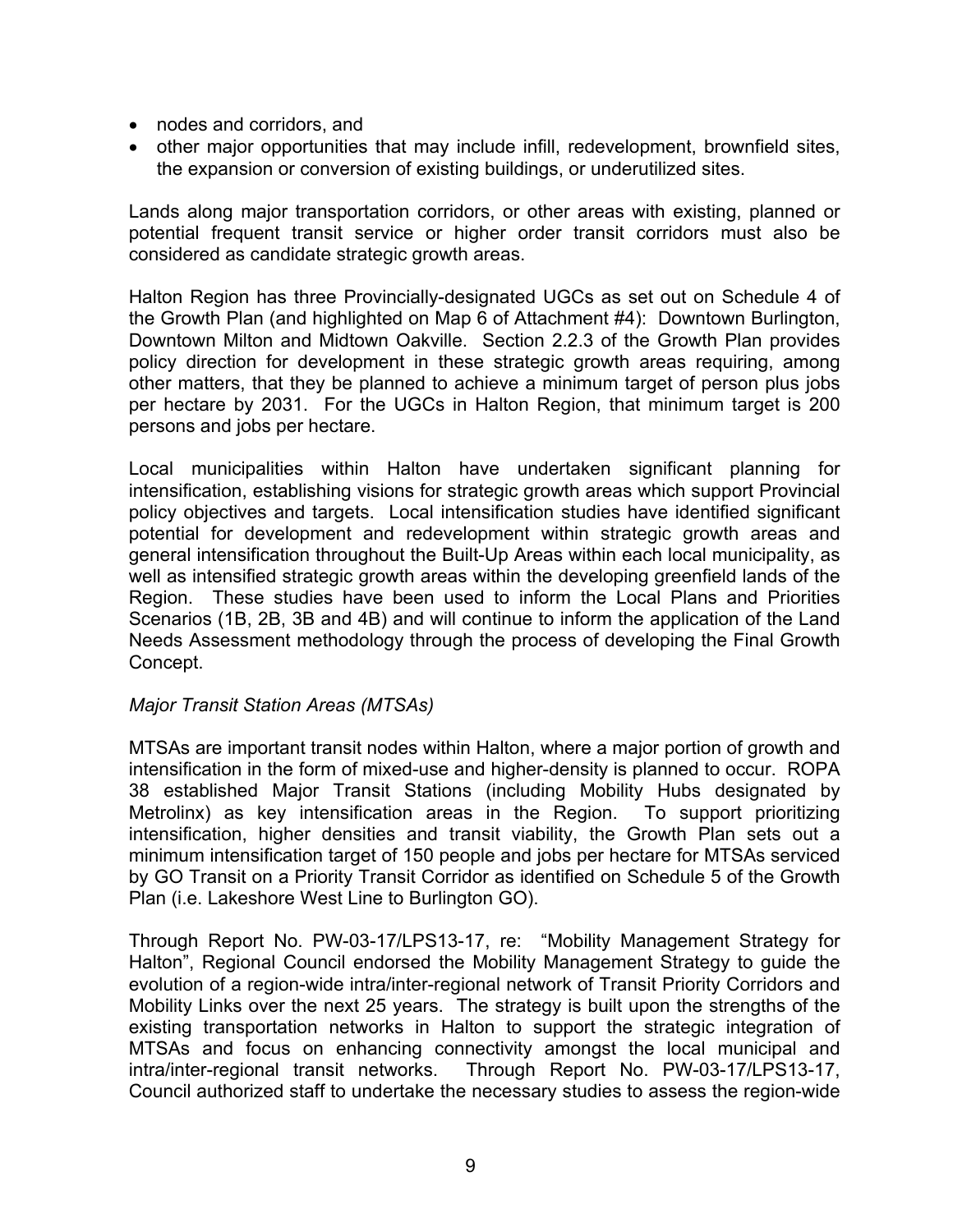grid network and its connection to the MTSAs in order to understand the infrastructure required to unlock their potential for growth.

In September 2017, the Defining Major Transit Requirements in Halton study commenced to identify high level infrastructure gaps, potential barriers and potential opportunities in the MTSAs and transit infrastructure investment opportunities for the Transit Priority Corridor to address potential transit demand to enhance transportation mobility and connectivity between existing and proposed MTSAs. The results of this study as outlined in Report No. LPS45-19/PW-18-19 re: "Defining Major Transit Requirements in Halton" evaluates the existing and proposed Major Transit Station areas to identify infrastructure gaps, potential barriers to development and potential opportunities in the MTSAs, and identifies transit infrastructure investment opportunities for addressing potential transit demand along the Transit Priority Corridors to enhance transportation mobility and connectivity between existing and proposed MTSAs. The Defining Major Transit Requirements study provides key information to assist in determining the investments required in transit as an important consideration of the integrated growth management strategy.

### *Employment Conversions*

In order to ensure the availability of sufficient land for employment to accommodate forecasted growth and to ensure Halton's economic competitiveness, the Regional Official Plan protects lands within the Employment Area overlay shown on Map 1 – Regional Structure. Through the Sustainable Halton process, these lands were identified to support employment growth in Halton Region to 2031. Building on this work, as part of the IGMS, a determination will be made regarding employment land needed to accommodate 470,000 jobs by 2041. Given the importance of these lands to accommodate employment uses over the long-term, their conversion to nonemployment uses (such as residential or major retail) can only be considered through a Municipal Comprehensive Review, such as the ROPR currently underway. Based on initial consultation with Local Municipal staff, Regional staff have inventoried approximately 37 conversion requests to date. These requests vary in their size, scale and context. Overall, the conversion requests currently represent a cumulative total of more than 800 hectares of the Regional Employment Area. Given the importance of the Regional Employment Area, the consideration and evaluation of these requests will form an important part of the IGMS process.

Section 77.4(4) of the Regional Official Plan reflects and builds on the Provincial Growth Plan by providing policy direction with respect to the conversion of lands within the Region's Employment Area as follows:

| <b>Section</b> | Policy                                                                      |
|----------------|-----------------------------------------------------------------------------|
| 77.4           | It is the <i>policy</i> of the Region to:                                   |
| 77.4(4)        | Require Local Municipalities to prohibit the conversion of lands within the |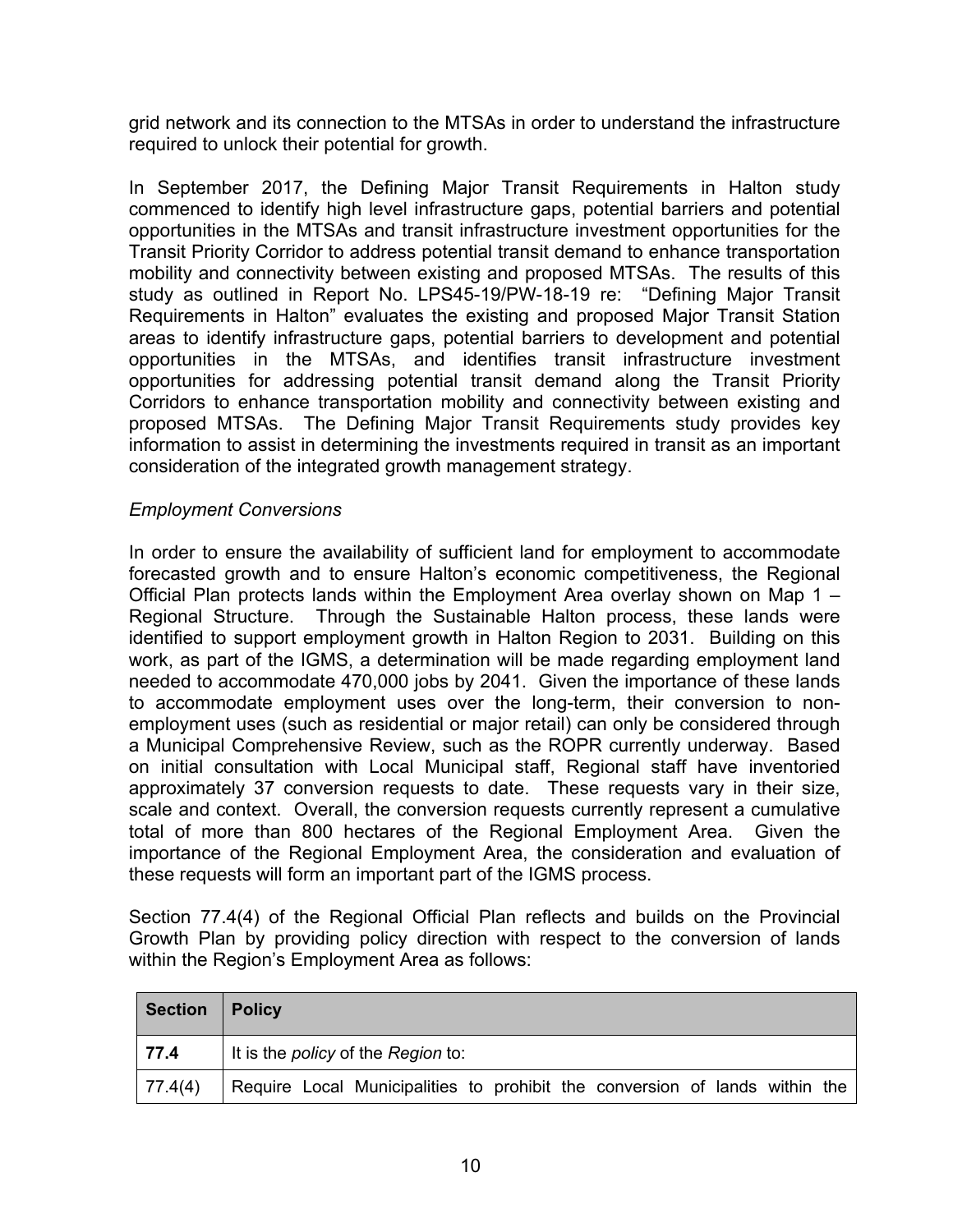| <b>Section</b> | <b>Policy</b>                                                                                                                                               |                                                                                                                                                                                                     |  |  |
|----------------|-------------------------------------------------------------------------------------------------------------------------------------------------------------|-----------------------------------------------------------------------------------------------------------------------------------------------------------------------------------------------------|--|--|
|                | Employment Areas to non-employment uses including major retail uses unless<br>through a municipal comprehensive review where it has been demonstrated that: |                                                                                                                                                                                                     |  |  |
|                |                                                                                                                                                             | a) there is a need for the conversion;                                                                                                                                                              |  |  |
| b)             |                                                                                                                                                             | the conversion will not compromise the Region's or Local Municipality's<br>ability to meet the employment forecast in Table 1 and Table 2a;                                                         |  |  |
|                | c)                                                                                                                                                          | the conversion will not adversely affect the overall viability of the<br>Employment Area, and achievement of the intensification and density<br>targets of Table 2 and other policies of this Plan; |  |  |
|                | d)                                                                                                                                                          | there is existing or planned infrastructure to accommodate the proposed<br>conversion;                                                                                                              |  |  |
|                | e)                                                                                                                                                          | the lands are not required for employment purposes over the long term;                                                                                                                              |  |  |
|                | f                                                                                                                                                           | cross-jurisdictional issues have been considered; and                                                                                                                                               |  |  |
|                | g)                                                                                                                                                          | all Regional policies and requirements, financial or otherwise, have been<br>met.                                                                                                                   |  |  |

Overall the Employment Area overlay in the Regional Official Plan remains appropriate to protect areas for employment growth. The Municipal Comprehensive Review process provides an opportunity to examine strategic opportunities for employment land conversion that unlock economic potential to advance mixed use developments. For example, there may be opportunities to introduce mixed use development to assist in advancing strategic Regional growth management objectives, such as maximizing the efficient use of public investments in infrastructure and transit and unlocking employment growth through the IGMS.

The assessment of proposed employment conversions, a set of general principles will be established based on Provincial and Regional policy direction. These principles provide further guidance on how the relevant policies will be applied to the assessment of specific conversion requests. In general, these principles will relate to matters such as strategic need, long-term land need, and the impact on overall employment growth forecasts and targets; implications for viability and land use compatibility; the availability of infrastructure; and other site-specific or general considerations. It is important that these principles, based on Regional and Provincial policies, guide decision making as there is expected to be a significant demand to convert employment land.

These principles will be incorporated into a methodology and applied in the assessment of individual conversion requests. In addition, the assessment of conversions through the MCR will also need to consider the broader impacts on employment forecasts and land needs given the interrelated nature of these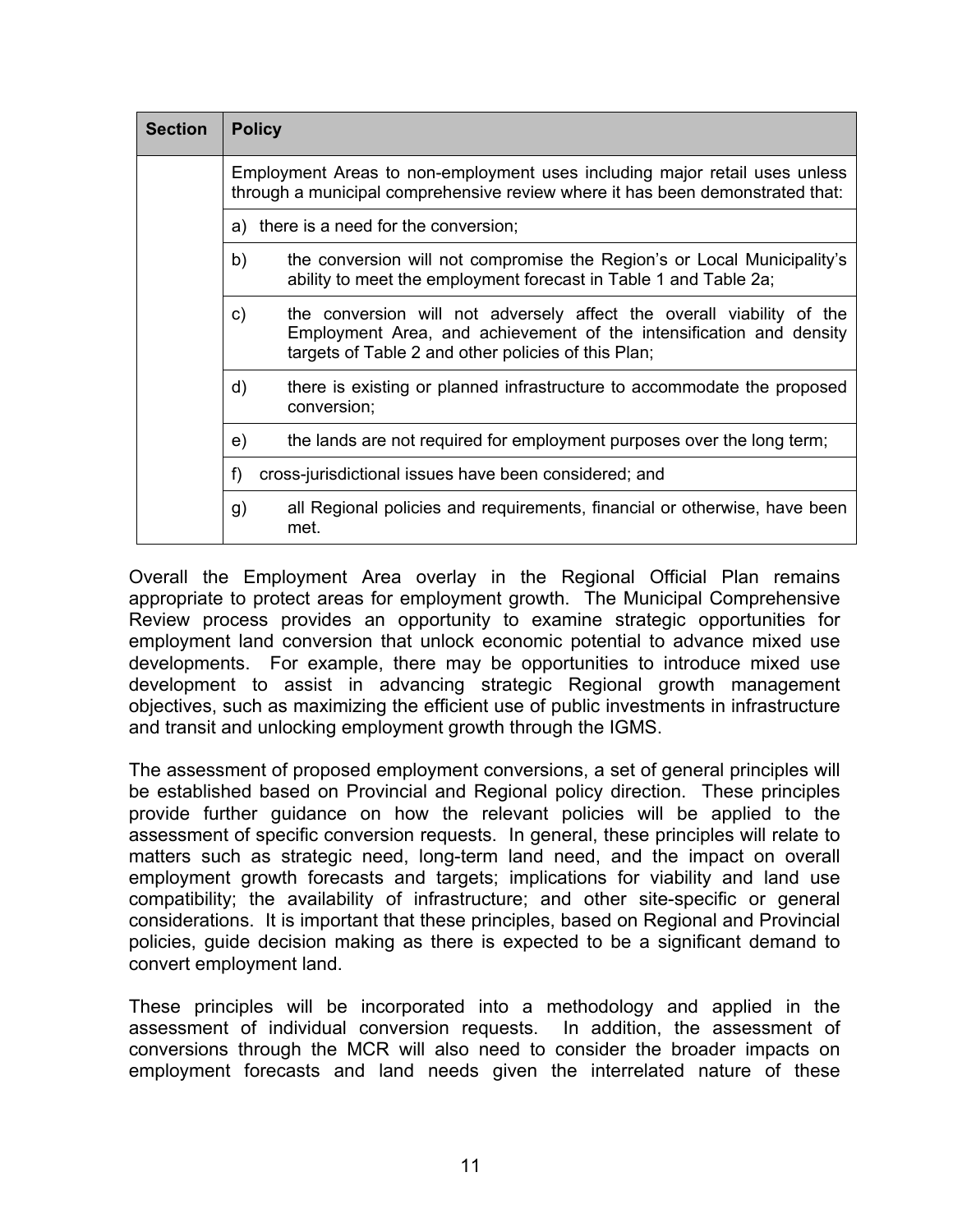decisions. Regional staff will continue to work with Halton's local municipal partners to assess proposed conversions and include options.

The New Growth Plan, in effect May 16, 2019, allows municipalities to convert employment land to a designation that permits non-employment uses, provided the conversion would satisfy specified criteria, including a requirement that a "significant number of jobs" be maintained on the lands and that the conversion not include any part of an employment area identified as a PSEZ. These conversions are only permitted in the period until the municipality's next MCR. At this time, the MCR is underway, as is the assessment process for employment conversion requests, and as such will continue un-impacted by the new policies in the Growth Plan 2019.

### *Intensification Targets*

Building on the Growth Scenarios described in this report, a range of intensification targets and growth allocations within the existing settlement area boundary will be tested in the development of the four Draft Growth Concepts. The four Concepts will explore the alternatives and land use outcomes based on the differences among the moderate greenfield designation, low greenfield designation, no greenfield designation and new targets as set out in the Provincial Growth Plan*, 2019* greenfield designation levels.

### *Growth Concepts*

Following completion of the analysis of Strategic Growth Areas, MTSAs and Employment Conversions, the Growth Concepts will be developed. The Growth Concepts are anticipated to build on the foundational information provided in the Local Plans and Priorities Scenarios (1B, 2B, 3B and 4B), but may be composed of components of more than one scenario, and with additional considerations that have been identified following the growth analysis discussed above.

# **Evaluating the Growth Concepts**

Regional staff, in partnership with local municipal staff and direction from the ROPR Steering Committee (Area Municipal CAOs), have developed an Evaluation Framework for use in the review of the Growth Concepts. The Halton Region Integrated Growth Management Scenario Evaluation Framework (the Evaluation Framework) in Attachment #2 to this report is a qualitative tool, based on policies of the Regional Official Plan, as well as policy direction from the Growth Plan, and the Provincial Policy Statement.

Currently, all eight Scenarios have been developed to meet a minimum standard of the requirements as set out in the Provincial Plans and the Halton Region Official Plan, and this foundation of common elements will continue to inform the process to refine the Scenarios into Concepts. These minimum standards include: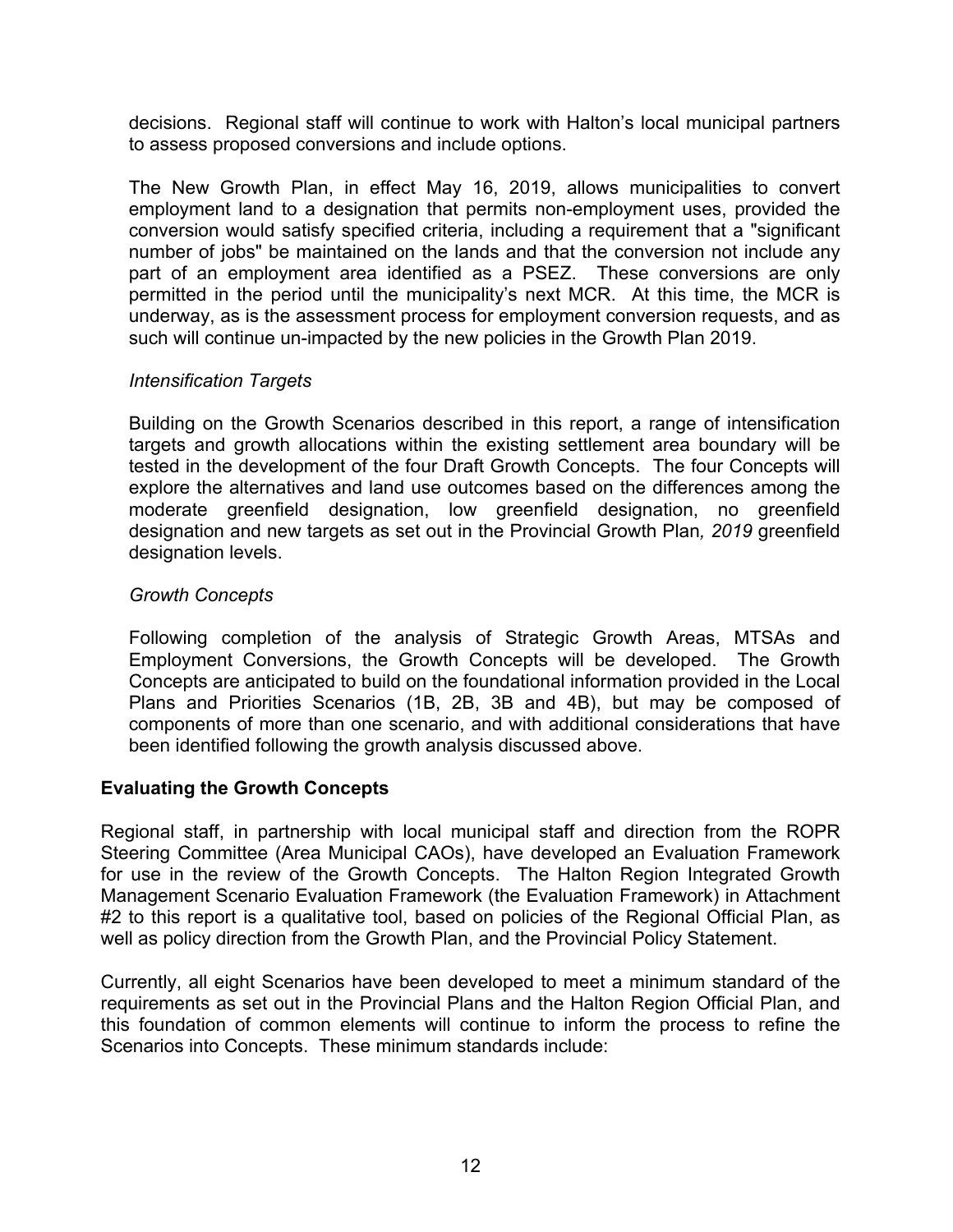- Goals and objectives set out in the PPS and Provincial Plans, and implemented through the Regional Official Plan;
	- Maintain the Natural Heritage System and Greenbelt boundaries as currently mapped;
	- Meet or exceed the minimum provincial policy targets;
	- Support complete communities;
	- Provide a range of housing choice and affordability; and
	- Plan for current levels of intensification and density achievement as minimum benchmarks going forward.
- The Schedule 3 forecasts and planned growth in the Region to 2031; and
- Prioritization of growth in built-up areas.

The evaluation criteria will assist in differentiating between the draft Growth Concepts. The Differentiating Criteria of the Framework are organized by:

- Themes and Objectives: Represent key directions and the objectives drawn from the Growth Plan, the Provincial Policy Statement and the Regional Official Plan;
- Key Questions: Each growth concept will be tested on the degree to which each concept meets the policy objectives, and will be evaluated in relation to each other; and
- Measures: The Draft Growth Concepts will be evaluated in relation to each other, and the concept that best achieves Provincial objectives and the Region's Planning Vision will score the highest.

This report is seeking Council endorsement to utilize the Evaluation Framework in Attachment #2 as a basis to assess each refined Growth Concept for Council's consideration, including an overview of the strengths and weaknesses of each refined growth concept in the Fall of 2019.

# *Proposed Consultation and Engagement for IGMS*

Consultation and engagement on the Fall 2019 Integrated Growth Management Strategy Draft Growth Concepts report will occur with several groups: government agencies, industry organizations and community members in each of Halton's municipalities. Consultation with government agencies is ongoing throughout the IGMS Scenarios development and will continue through the remaining ROPR process.

Public consultation on the Integrated Growth Management Strategy is proposed to be undertaken in two phases. The *Integrated Growth Management Strategy: Growth Scenarios, Halton Region to 2041* technical paper is available on the ROPR pages on Halton.ca for public review and comment throughout the spring and summer of 2019.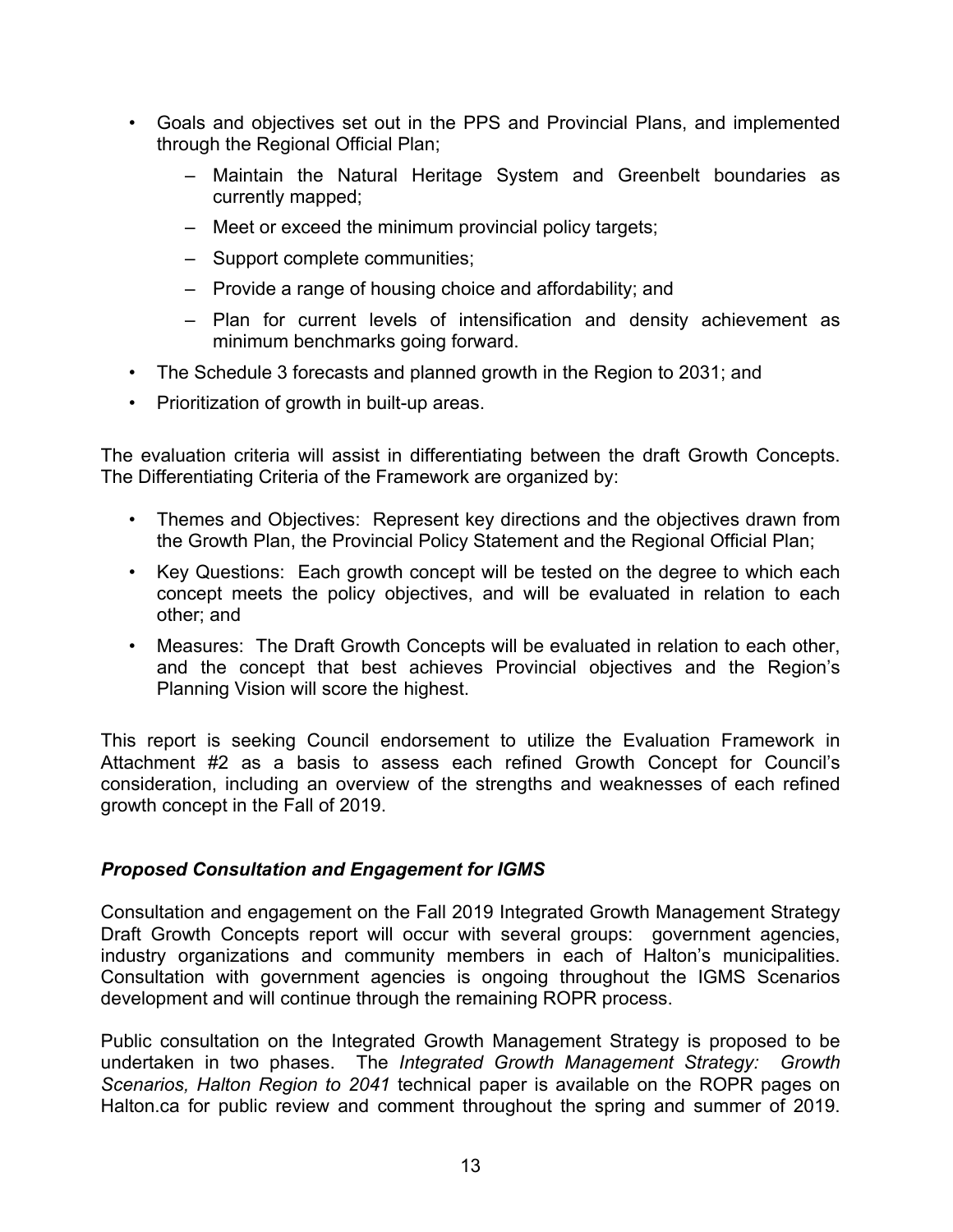Consultation will occur in the fall of 2019 and will include more formal Public Information Centres, stakeholder (industry and agency organizations) engagements, and web-based public input on the evaluated Growth Concepts paper that will be presented to Council in the Fall of 2019. Staff are available to respond to inquiries, receive comments and provide information upon request.

## *Next Steps*

Subject to Council's direction, Regional staff will continue to advance the four Local Plans and Priorities Growth Scenarios (1B, 2B, 3B and 4B) as the basis for further technical analysis to develop four Growth Concepts as outlined in this report. Further, subject to Council's endorsement of the Evaluation Framework in this report, staff will work to evaluate the Growth Concepts and report back to Council with findings in a Draft Concept report in Fall of 2019.